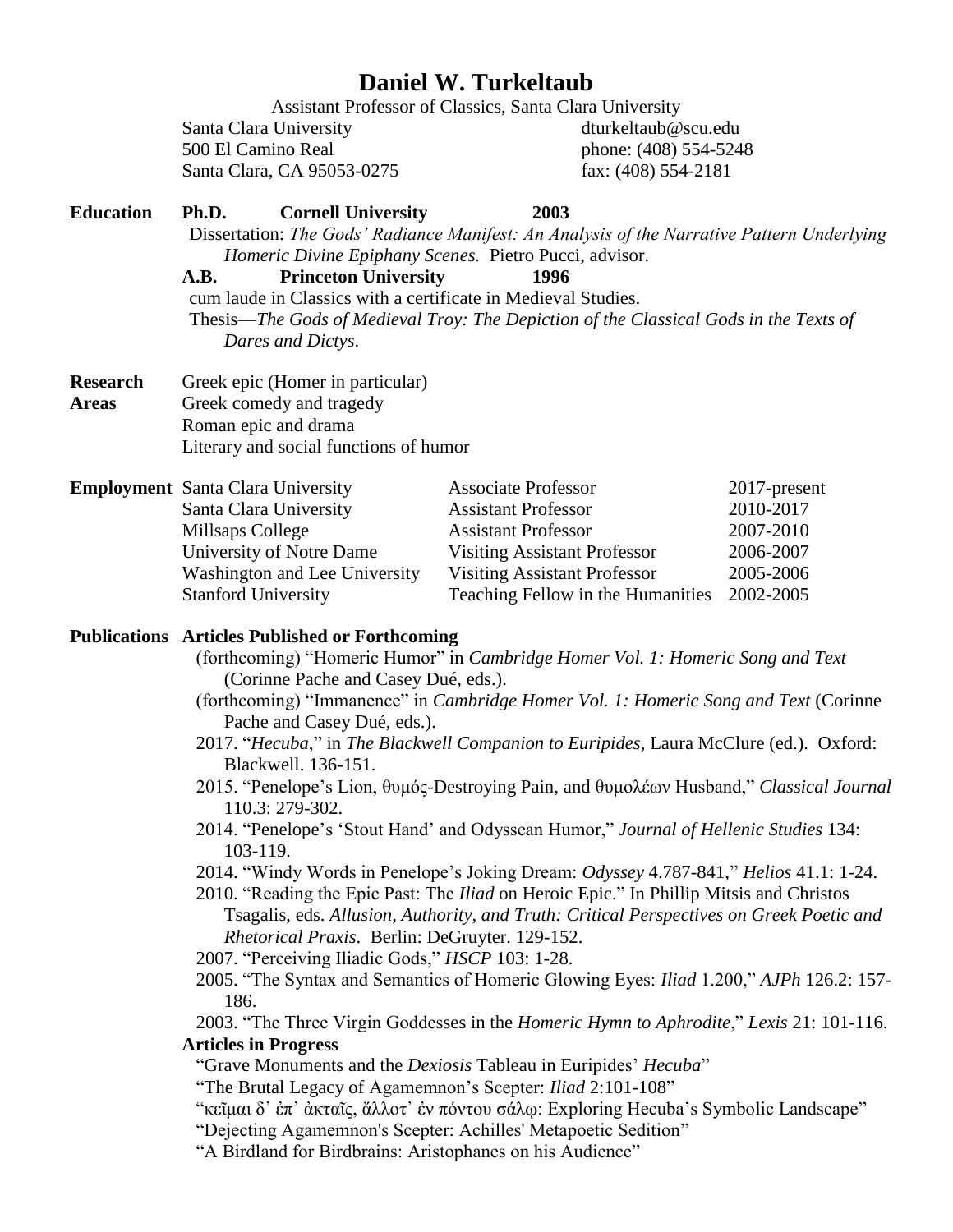- **Invited** "Towards a Method for Considering Homeric Humor," CAMWS, March 2018
- **Talks "**Monumentalizing Polyxena: Grave Reliefs in Euripides' *Hecuba*," CAMWS, March 2017
- **and** "κεῖμαι δ᾽ ἐπ᾽ ἀκταῖς, ἄλλοτ᾽ ἐν πόντου σάλῳ: Exploring Hecuba's Symbolic Landscape," **Conference** CAMWS, March 2016
- 
- **Papers** "Dejecting Agamemnon's Scepter: Achilles' Metapoetic Sedition," San Francisco State University, April 2014
	- "Penelope's Lion," CAMWS, April 2014
	- "A Funereal Tableau in *Hecuba*'s Dead World," Ancient Drama in Performance II, October 2013.
	- "Marrying Death in the Symbolic Landscape of Euripides' *Hecuba*," San Francisco State University, April 2012.
	- "Balancing Justice in Euripides' *Hecuba*," CAMWS, March 2012
	- "Latin Education and the Warden of the Bastille," Bellarmine College Preparatory School November, 2011.
	- "The Scepter of Agamemnon and the Scepter of Hesiod," CAMWS, April 2011.
	- "Conflicting Epic Pasts in the *Iliad*," CAMWS, March 2010.
	- "Antilochus and the Children of an Epic Past," Santa Clara University, January 2010.
	- "Lies of Paternal Legacy and the Children of an Epic Past," Why Like Lies?, Cornell University, April 2009.
	- "Reexamining Penelope's 'Stout Hand' and Other Poetic Infelicities in the *Odyssey,*" CAMWS, April 2009.
	- "Sons of the Seven: The *Iliad* on Understanding its Epic Past," APA, 2009.
	- "*Hecuba* Caught between Life and Death," CAMWS, 2008.
	- "Children of an Epic Past: The *Iliad* on Understanding Epic," Duke University, 2007.
	- "Building a 'Better' World in Aristophanic Comedy: How Not to Understand Poetry," Millsaps College, 2007.
	- "Problems of Honor in the *Iliad*: κλέος, κῦδος, and τιμή," Washington and Lee University, 2007.
	- "Aristophanes: A Poetics of Comedy and a Comedy of Poetics," McGill University, 2006.
	- "A Birdland for Birdbrains: Aristophanes on his Audience," Stanford University, 2005.
	- "Breaking Divine Boundaries in the *Homeric Hymn to Aphrodite*," Union College, 2005.
	- "The Syntax and Semantics of Homeric Glowing Eyes," University of Iowa, 2005.
	- "A New Approach to 'Immanent Art' and *Iliad* 1.200," Stanford University, 2004.
	- "Perceiving the Divine in the Tragedy of Achilles," Carleton College, 2002.
	- "The Archaic Poetics of Divinity in Callimachus' Hymns," Callimachus and Theocritus, Center for Hellenic Studies, 2001.
	- "Kledonomancy and the Instability of Language in Aeschylus' *Suppliants*," The Language of Aeschylus, CorHaLi, Cornell University, 1999.
	- "The Bestial Epithets of Bacchylides' 11th Epinician," Bacchylide, CorHaLi, L'Université Charles de Gaulle – Lille<sup>3</sup>, 1998.
	- "Defending the *Loricae* against Defixiones," annual Cornell University Medieval Studies Colloquium, Cornell University, 1998.
	- "Structural Patterns in the Epiphany Scenes of the Homeric Hymns," How Shall We Hymn Thee, O Well-Hymned God?, CorHaLi, Princeton University, 1997.
	- "The Gods in the Accounts of the Trojan War by Dares and Dictys," Princeton University / College of New Jersey Medieval Studies Forum, Princeton University, 1996.

### **Recent Courses Abroad**

**Courses** Greek Civilization Field Studies

**(2005-2018) Courses in Translation**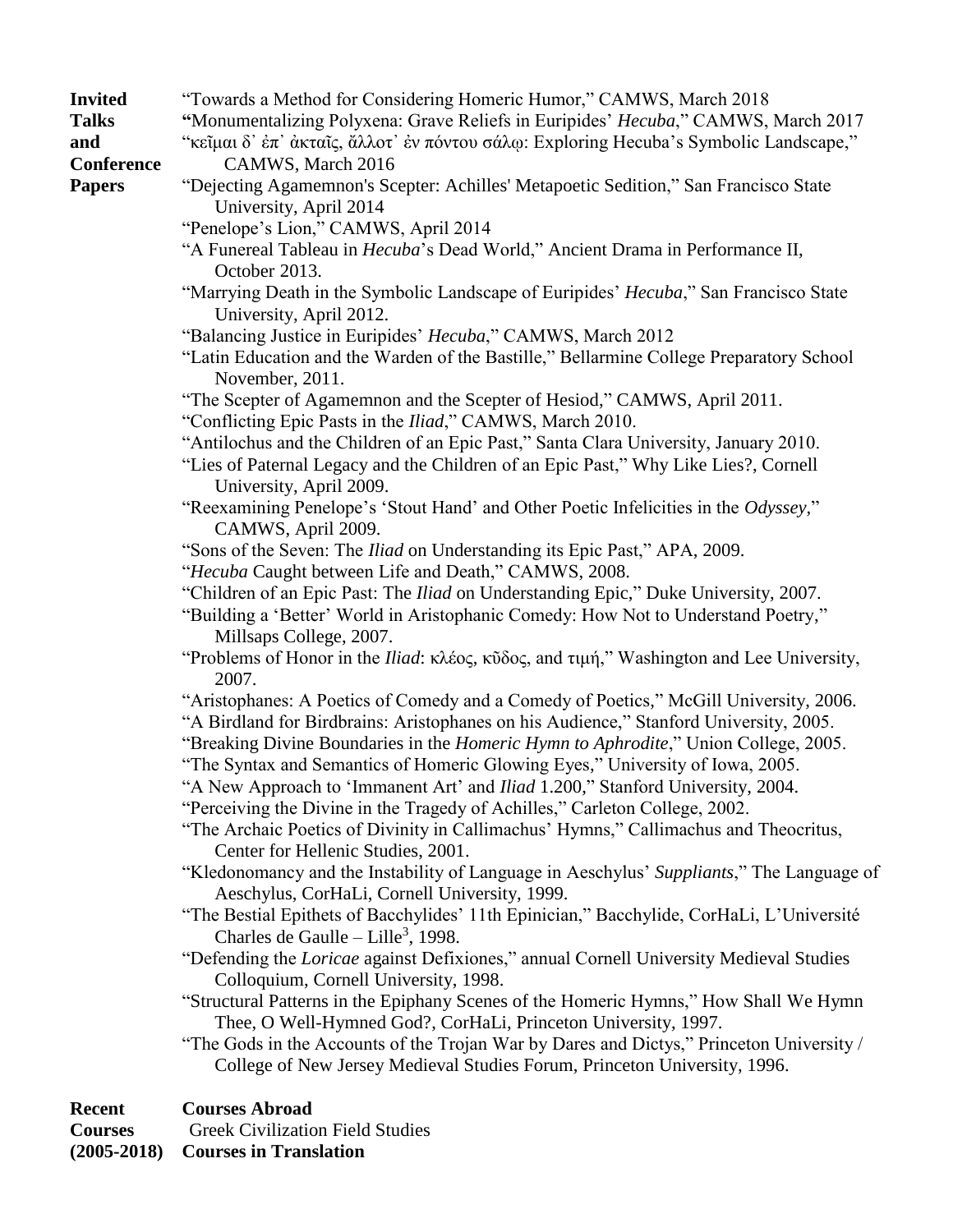Ancient and Modern Laughter Animals and the Self in Ancient Greece, Mesopotamia, and China 'Clash of the Titans'-es: The Perseus Myth in Cinema, Art, and Literature Classical Origins of Justice Greek Civilization Greek Civilization: Athens in Crisis (429-404 BCE) Greek Tragedy Heroes and Heroism Mythology: Myth and Society in Ancient Greece Mythology: Theoretical Approaches to Myth Mythology: Myth and Religion in Ancient Greece Word Workshop: Bioscientific Terminology **Capstone Courses** Senior Seminar: Conceptions of the Past in Greek and Roman Epic and Historiography **Greek Courses** Advanced Greek: Aristophanes Advanced Greek: Euripides Advanced Greek: Forensic Rhetoric (Lysias) Advanced Greek: Homer's *Iliad* Advanced Greek: Plato Advanced Greek: Sophocles' *Oedipus Tyrannus* and Euripides' *Hippolytus* Advanced Greek: Sophocles Graduate Readings in Greek: Solon and the *Homeric Hymns* Graduate Readings in Greek: Plato's *Phaedrus* Greek Prose Composition Intermediate Greek: Homer's *Iliad* Intermediate Greek: Plato's *Ion* and *Euthyphro* Introductory Greek **Latin Courses** Advanced Latin: Apuleius' *Golden Ass* Advanced Latin: Livy Advanced Latin: Ovid's *Ars Amatoria* Advanced Latin: Senecan Tragedy Advanced Latin: Terence Advanced Latin: Vergil's *Aeneid* Intermediate Latin: Livy and Virgil Intermediate Latin: Reading Survey Introductory Latin Latin Prose Composition **University Santa Clara University Service** Department Chair 2016 and 2018-present Classics Representative to Faculty Senate 2010-2015 Faculty Advisor to Eta Sigma Phi 2014-present Member of Second Language Core Committee 2013-2015 **Millsaps College** Core Curriculum Revision Committee 2009-2010 Admissions Committee 2009-2010 Foreign Language Promotion Advocate 2008-2010 European Studies Committee 2008-2010 Founder, Coach, and Advisor of Millsaps Fencing Club 2007-2010